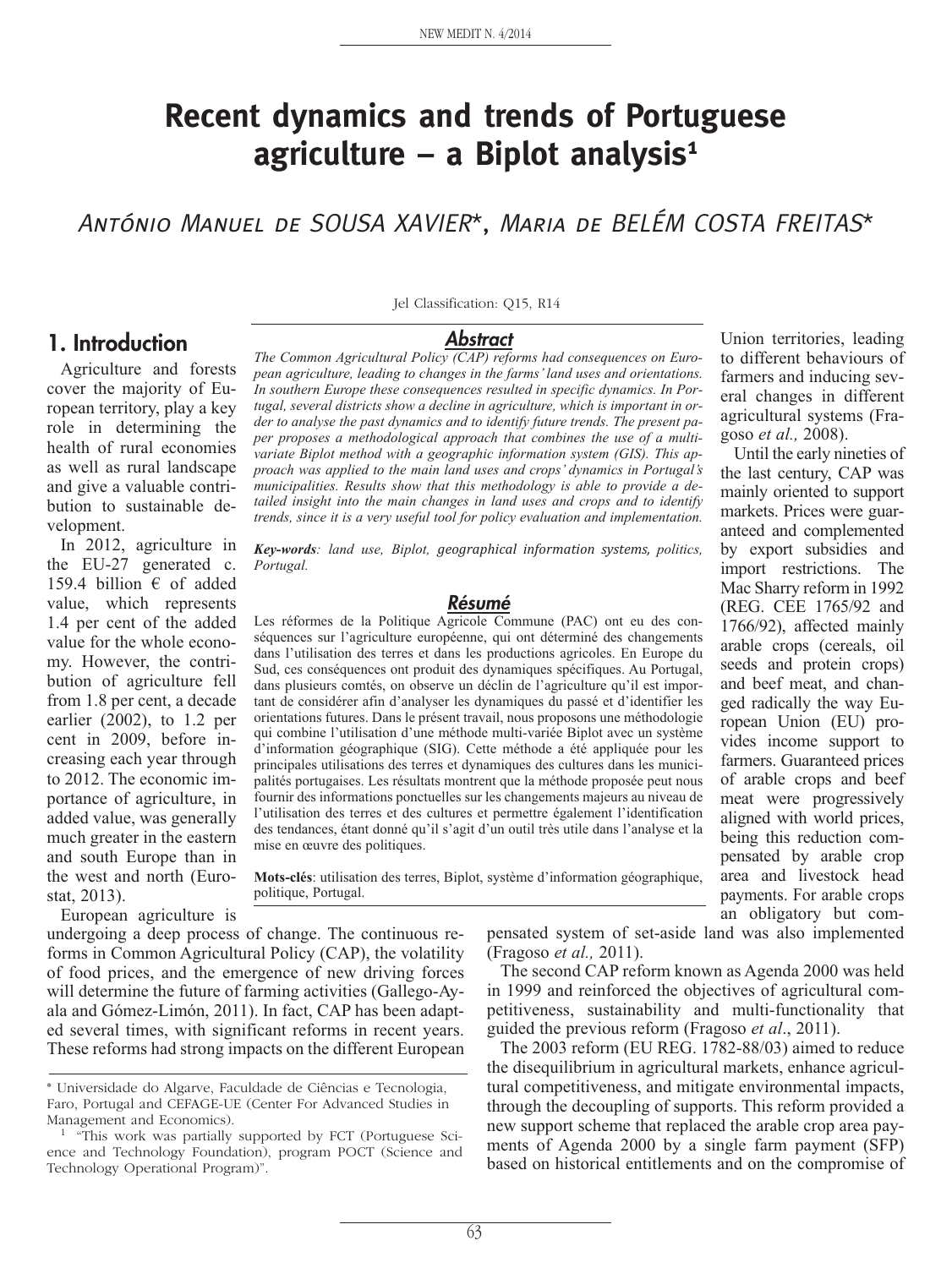keeping land in good agricultural and environmental conditions. In the Health Check, approved in January 2009 (REG. EU 72-4/2009), the decoupling of support was further strengthened. This reform introduces some adjustments in order to simplify CAP, grabs new market opportunities and prepares it to face new challenges (Fragoso *et al*., 2011).

The changes are expected to continue, because they are the result of production systems and technology's evolution and policy orientations. The Rural Development Regulation 2007-13 clearly ties environmental measures to the sixth environmental action program: the strategic lines identify three priorities in what concerns environment and rural areas: biodiversity and agro-forestry systems and traditional landscapes preservation and development, water and climate changes.

In this context, Portugal is a country of southern Europe with different production systems in which the agricultural activity still has a reasonable importance in some regions such as Alentejo, where its weight in the regional GDP is higher than the national value (GPP, 2012). Also, there are some production systems such as the Mediterranean rainfed agriculture that are subject to a high risk due to the variability of the meteorological conditions (Carvalho and Godinho, 2011).

About policy implementation, it is important to identify the main agricultural dynamics on farms' land uses and crops that may be linked to policy options and to identify the future trends.

The Biplot method (Gabriel, 1971) is a useful methodology for this analysis. This is a multivariate data analysis method that has been developed through the years (Cárdenas *et al,.* 2007) and that proved to present better results than the conventional approaches (Galindo Villardón *et al*., 1996). Several studies have been done in different science fields (e.g. Rivas-Gonzalo *et al*., 1993; Martínez-Ruiz *et al*., 2007; García-Talegón*et al*., 1999; Cabrera *et al*., 2006; Castela and Villardón, 2010) but the agricultural data examples' analyses are few (Dorado *et al*. 1999; Martin-Rodriguez *et al*. 2002).

The main objective of this paper is to develop a methodological approach able to identify the individual dynamics of farms' land uses at municipality and regional levels in Portugal, using as basis the potentialities of the Biplot method and developing a geographical analysis of policies' consequences.

This paper is divided into the following sections: in section two, the Portuguese agricultural dynamics in the economy is analysed and the study area is presented; in section three, the analytical framework is discussed; in section four, the technical and empirical implementation of the model is explained; in section five, the results are presented and discussed. Finally, section six stresses the main conclusions of this work.

#### **2. The economic dynamics of Portuguese agriculture**

In spite of still being an important economic sector in some Portuguese regions, agriculture has only represented about 2 per cent of the Gross Domestic Product (GDP) over the last decade. In general the agricultural sector has revealed a tendency of a slight decrease in the GDP, from 2.6 per cent in 2000 to 1.6 per cent in 2010. Also, the importance of the agricultural sector in the employment decreased

from 11.5 per cent in 2000 to 10.4 per cent in 2010, revealing a negative evolution in the last decade, in spite of some stabilization over the years 2008-10 (GPP, 2011).

The analysis of the Gross Added Value (GAV), at current prices, considering a longer sequence, shows a rising trend until 1996 and tends to decrease afterwards, although with differences that correspond in general to different meteorological years (INE, 2010).

Unfolding the series analysed in three different decades, it is possible to observe differentiated dynamics of the GAV's growth. In the 90's a decline was observed in volume, but an increase in the amount by which basic prices determined this nominal growth, while the last decade has been marked by a decrease in average value of 2.5 per cent/year, which nullifies the growth in volume observed (INE, 2010).

The growing gap between GAV at basic prices and GAV at producer prices is visible since the early 90s, decreasing from 2006 as a reflection of CAP reform (INE, 2010).

# **3. The analytical framework**

A Biplot is a graphical representation of multivariate data. The concept of a Biplot means that in the graph that represents X, there are two types of markers: markers (vectors) representing individuals and markers (vectors) representing the variables (Gabriel, 1971).

This multivariate analytical technique was proposed by Gabriel (1971) and shows three or more variables together in the same way that a scatter gram shows the distribution of two variables together. According to Gabriel (1971), any matrix of rank two can be displayed graphically as a Biplot which consists of a vector for each row and a vector for each column, chosen such that any element of the matrix is exactly the inner product of the vectors corresponding to its row and its column. If a matrix is of higher rank, one may display it as a Biplot of a rank two matrix, which approximates the original matrix. The Biplot provides therefore a useful tool of data analysis and allows the visual appraisal of a large data matrices structure.

A Biplot is therefore a graphical representation of a data matrix  $X_{n\times p}$  using markers 1..., n a<sub>1</sub>...a<sub>n</sub> for rows and markers  $b_1$ ;  $b_j$  for columns, chosen in such a way that the internal represents the initial matrix  $x_{ij}$ ,  $x_j^i = a_i^r b_j$ , or:

$$
X \cong AB^T \tag{1}
$$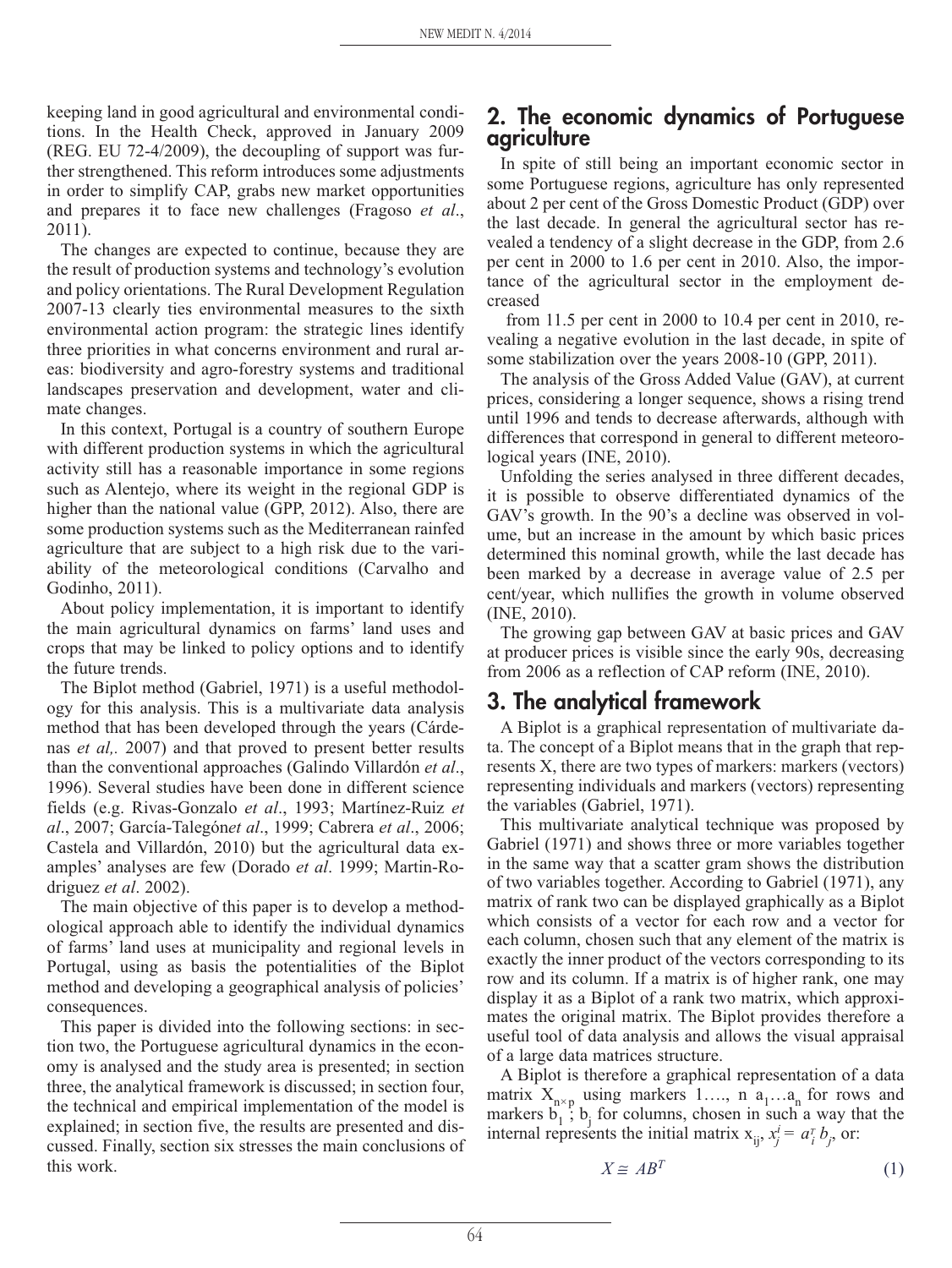The initial matrix can be written according to the singular value decomposition:

$$
X = UDV'
$$
 (2)

where U is the matrix of Eigen vectors of the matrix XX'; D is the matrix of Eigen values of the previous matrix ordered from the largest to the smallest, and V' is the matrix of Eigen vectors of the matrix X' X.

Therefore, according to Gabriel (1971) the markers of the rows and columns are selected as:

$$
G = U_k \Lambda_k^a \tag{3}
$$

$$
H = V_k \Lambda_k^{1-a} \tag{4}
$$

Where *k* determines the dimension of the approximation (typically  $k=2$ ) and *a* is a constant that can take different values, which lead to different types of Biplots:

**JK or RMP** - When the value 1 is selected in *a*, the result is called a row metric preserving Biplot (RMP or JK). Therefore, and  $G = U_k \Lambda_k$  and  $H = V_k$ . In this display the distance between pairs of rows is preserved and the display is useful for studying objects.

**GH or CMP** - When the value 0 is selected in *a*, the result is a column metric preserving Biplot (GH or CMP) and this display preserves distances between the columns, leading to high quality for variables. It is useful for interpreting variance and relationships between variables. Therefore:  $G = U_k$  and  $H = V_k \Lambda_k$ .

**SQRT** (symmetric Biplot)- It is a compromise obtained when a=1/2. So:  $G = U_k \Lambda_k^{1/2}$  and  $H = V_k \Lambda_k^{1/2}$ .

The HJ-Biplot is a symmetric simultaneous representation technique that to a certain extent resembles correspondence analysis, but it is not restricted to frequency data (Galindo, 1986). The method is closely related to the main component analysis, as variance and covariance matrixes are plotted on planes that account for most of the inertia (Garcia-Talegon*et al*., 1999).

It was demonstrated that the HJ-Biplot was able to produce better results than the previous classic Biplot methods proposed by Gabriel (Galindo, 1986). This method achieves an optimum representation quality for both rows and columns, as rows and columns are represented on the same reference system (Galindo 1986; García-Talegón *et al*., 1999; Cabrera *et al.,* 2006). The two main characteristics of this representation are: both markers (rows and columns) can be represented in the same reference system; the quality of representation is the same for rows and columns (Galindo Villardón *et al*., 1996).

A representation HJ-Biplot for a data matrix X containing the units is defined as a graphical representation by multivariate markers  $j_1$ ,  $j_2$ ...  $j_n$  for lines and  $h_1$ ,  $h_2$ ,... $h_n$  for columns of X, selected so both markers may overlap in the same reference system with high quality representation. The lines are represented by dots and the columns by vectors (Galindo, 1986). Thus, the HJ-Biplot, based on singular value decomposition (SVD) of the data matrix, and any real matrix characteristic r  $(r \leq min(n, p))$  may be factored as the product of three matrices such that (Castela and Galindo, 2010):

$$
X_{(n \times p)} = U_{(n \times r)} \Lambda_{(r \times r)} V'_{(r \times p)}
$$
 with  $U'U = V'V = Ir$  (5)

where:

 $U_{(n \times r)}$  is the matrix of Eigen vectors of XX ';

 $V^{(0)}_{(p\times r)}$  is the matrix of Eigen vectors of X'X;

 $\Lambda_{(r\times r)}^{(r\times r)}$  is a diagonal matrix of  $\lambda_1\lambda_2\lambda_3...\lambda_r$  corresponding to the  $\widetilde{r}$  eigen values of XX' or X'X.

The elements of are given by:

$$
X_{ij} = \sum_{k=1}^{r} \sqrt{\lambda_k u_k v_{jk}} \quad i = 1, 2..., n \quad j = 1, 2..., p \tag{6}
$$

Therefore, using the SVD, the selection of markers for dimension q for lines and columns of matrix X is calculated, as follows:

$$
J_{(q)} = U_{(q)(q)} \tag{7}
$$

$$
H_{(q)} = V_{(q)(q)} \tag{8}
$$

For a correct interpretation of the HJ-Biplot, besides the graphical representation, the method implies the analysis of several measures: the relative contribution of the factor to the element expresses the part of the element's variability (row or column) explained by the factor (axis); the quality of representation is the sum of the factor's contribution to the element and only the points with good quality of representation can be interpreted correctly (Garcia-Talegon *et al*., 1999; Cabrera *et al*., 2006).

In the HJ-Biplot representation, the interpretation of the results (Vicente-Villardón W.D.; Silva, 2010) is presented as follows:

1 - The cosine of the angle between the vectors representing the variables in a Biplot is the correlation coefficient between the respective variables. This means that if two attributes are positively correlated, vectors that represent the variables form acute angles. If the ratings of an attribute do not have any relationship with other attribute, the markers that represent the Biplot graphic form a right angle and the correlation between attributes is null. On the other hand if an attribute is inversely correlated with any other, the vectors form obtuse angles;

2 - The distance between row points is interpreted as similarity, and if a row point is close to a column point (variable), this is interpreted as preponderance (García-Talegón *et al*., 1999);

3 - The closer the direction of a variable is to a representative point of an individual and the greater spacing of the individual in relation to the center, the higher the importance of this variable in explaining the results obtained by an individual. Thus, the higher is the value of the projection of an individual on a variable - measured from the center the higher the value of this variable on the individual and the greater preponderance of the variable in the behaviour or response of the individual's explanation;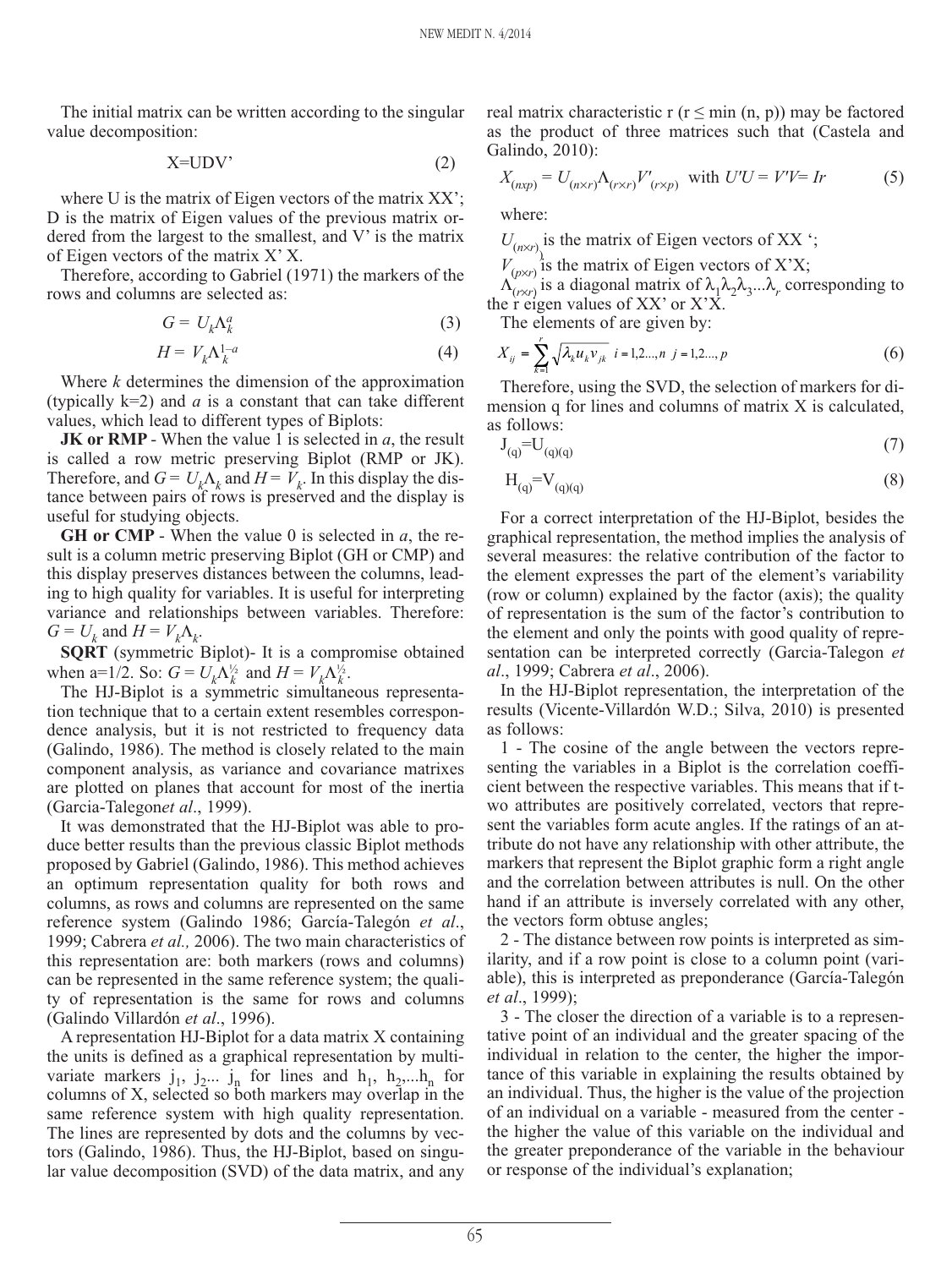4 - Longer vectors represent attributes with higher variance;

5 - The smaller the angle between the defined vectors and markers of an individual and of a variable, the greater affinity between this individual and this variable, in the sense described.

This approach has been largely used. García-Talegón *et al*. (1999) studied the results of the chemical analyses of major and trace elements; Cabrera *et al*. (2006) used the HJ-Biplot to determine the possible relationships among different pollutants; Martínez-Ruiz *et al*. (2007) investigated the way and order in which treatment and aspect contributed to determine changes in a biological community; Castela and Villardón (2010) tried to find spatial homogeneity in the main political trends for Portuguese legislative elections; Marreiros *et al*. (2010) applied the methodology to the analysis of hospitals' efficiency; Alonso *et al*. (2011) analysed the profile of women working in the domestic activities; and Dorado *et al*. (1999) analysed the similarity structures and co-variation patterns of land productivity in Castilla-León, 1991-1995.

Some studies (Oliveira, 2011; Silva, 2010; Marreiros *et al.,* 2010; Dorado *et al*., 1999) also proved that we can represent simultaneously, in the several years, the different territorial units (t1...tm) and not only analyse the individual trends to identify the groups with similar characteristics, using a hierarchical cluster analysis. This means that analyzing the specific movements of units, we are able to identify individual trends and each year's most preponderant land uses.

This analysis can also be complemented combining the HJ-Biplot analysis with a cluster analysis and putting in space the results using a Geographic Information System (GIS).

The methodological approach proposed in this paper uses this combination and identifies the main dynamics and individual trends of each municipality using a GIS to project the results in a geographical analysis.

# **4. The empirical and technical implementation**

The analysis presented in this paper is based on the Portuguese Agricultural Census (AC). We propose the use of the last two censuses: the 1999 and 2009 AC (INE, 2001; INE, 2011).

For the land uses, the following classes were considered: Wooded area without grasslands or crops (WLAN), Nonused agricultural land (UNUT), Temporary crops (TEMP), Fallow land (FO), Permanent crops (PERM), Permanent grasslands (PP) and Other Surfaces (OSF).

Regarding the crops' types, we divided the analysis in two main types of crops (which constitute 2 sets of information): temporary crops and permanent crops. Temporary crops are divided in cereals for grain and dry legumes (CERGELEG) -includes all the rainfed crops intended for grain production-, temporary meadows and forage crops (PTCF), horticultural crops and potatoes (CULTHORE- BAT) and other temporary crops (OCT)-includes all the other temporary crops such as industrial ones and flowers' production. For the permanent crops the following classes were accounted: fresh fruits and citrus (FFECTR), nut fruits (FRCRIJ), olive trees (OLIV), vineyards (VIN) and other permanent crops (OCP).

Portugal is administratively divided into municipalities. The municipalities are probably the most consistent and stable administrative division that exists in Portugal. Actually, Portugal is divided in 308 municipalities. A deliberative body and an executive body manage these municipalities, both directly elected by citizens. The data of 278 municipalities, included in 7 agrarian regions was collected from the two referred AC. In this process three different tables were built: a 556 rows and 7 columns table for the main land uses; a 556 rows and 4 columns table for the temporary crops; and a 556 rows and 5 columns table for the permanent crops. For each of these tables the steps of the methodological approach were applied and an HJ-Biplot representation was built.

For the transformation process we considered the experts' opinions on the final results and selected the following ones: double centering for the analysis of the main land uses and permanent crops and columns standardization for the temporary crops' analysis.

For defining the different homogeneous groups of municipalities, we used the Biplot coordinates to apply a hierarchal cluster analysis method. The Euclidean distances were used as a dissimilarity index (Rajaraman *et al*., 2010: 239- 40) and for the linkage method we considered the Ward's method, based on the analysis of variance to evaluate the distances between clusters.

For the technical application of the methodological approach, we used the program Multbiplot Beta version developed by Vicente-Villardón (2013) and available online for the HJ-Biplot method. The final results were analysed geographically using ArcGIS 9.3.

# **5. Results**

# **5.1. The HJ-Biplot results and the homogenous groups**

In HJ-Biplot main land uses analysis, three axes with 78.96 per cent of the accumulated inertia were retained. The relative contributions of the factor to the element are presented in table 1. Axis 1 is highly correlated with permanent grasslands (PP) and represents extensive uses, in which livestock is bred in an extensive way, typifying the extensive cattle farming system. Axis 2 is highly correlated with woodland (WLAN), temporary crops (TEMP) and fallows (FO) and represents the agricultural and reserve system. Finally, axis 3 is correlated with other surfaces (OSF), but also with temporary and permanent crops and represents the general agricultural system.

For temporary and permanent crops two axes were retained with 78.49 per cent and 83.69 per cent of the accumulated inertia, respectively. The relative contributions of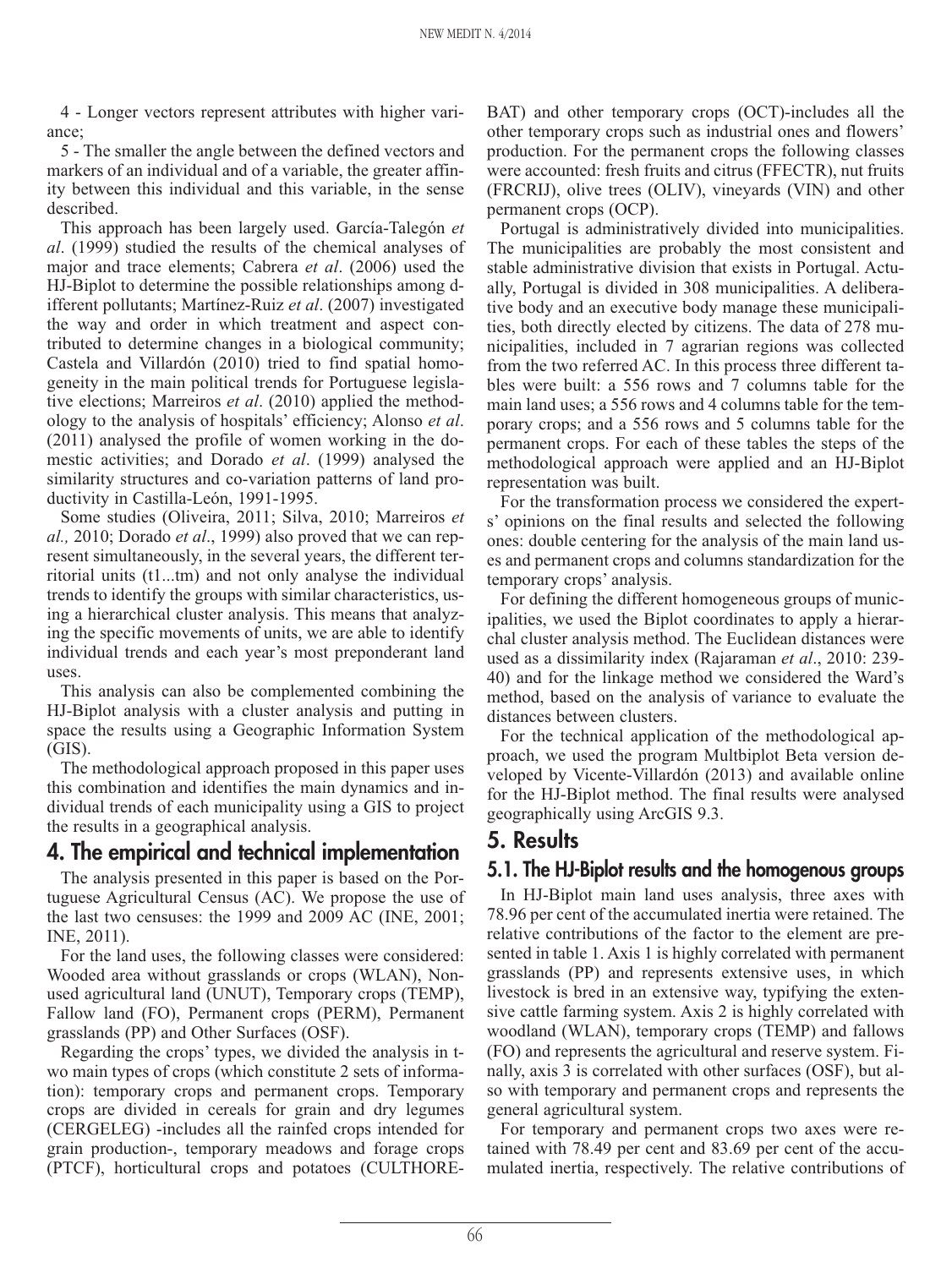| Table 1. The relative contributions of the factor to the element (main<br>land uses). |        |          |        |
|---------------------------------------------------------------------------------------|--------|----------|--------|
| Column                                                                                | Axis 1 | Axis $2$ | Axis 3 |
| <b>WLAN</b>                                                                           | 255    | 642      | 61     |
| UNUT                                                                                  | 20     | 15       | 37     |
| <b>TEMP</b>                                                                           | 241    | 504      | 235    |
| FO.                                                                                   | 14     | 135      | 99     |
| <b>PERM</b>                                                                           | 0      | 65       | 219    |
| PP                                                                                    | 884    | 5        | 96     |
| OSF                                                                                   | 12     | 133      | 434    |
| Source: model results.                                                                |        |          |        |

the factor to the element on temporary crops are presented in table 2. Axis 1 is highly correlated with cereals for grain and dry legumes (CERGELEG), temporary meadows and forage crops (PTCF) and other temporary crops (OCT). Therefore, this axis represents traditional rainfed temporary crops. Axis 2 is highly correlated with horticultural crops and potatoes (CULTHOREBAT), representing irrigated crops that are produced in intensive farming systems.

| Table 2. The relative contributions of the factor to the element (tem-<br>porary crops). |        |        |
|------------------------------------------------------------------------------------------|--------|--------|
| Column                                                                                   | Axis 1 | Axis 2 |
| <b>CERGELEG</b>                                                                          | 616    | 177    |
| <b>PTCF</b>                                                                              | 863    | 70     |
| <b>CULTHOREBAT</b>                                                                       | 77     | 893    |
| OCT                                                                                      | 354    | 90     |
| Source: model results.                                                                   |        |        |

The relative contributions of the factor to the element in what concerns permanent crops are presented in table 3. Axis 1 is highly correlated with olive trees (OLIV) and vineyards (VIN) and represents the traditional crops. Axis 2 is highly correlated with fresh fruits and citrus (FFECTR) and nut fruits (FRCRIJ), and therefore represents the fruit production.

| manent crops).         | Table 3. The relative contributions of the factor to the element (per- |          |
|------------------------|------------------------------------------------------------------------|----------|
| Column                 | Axis 1                                                                 | Axis $2$ |
| <b>FFECTR</b>          | 31                                                                     | 481      |
| <b>FRCRIJ</b>          | 2                                                                      | 439      |
| <b>OLIV</b>            | 875                                                                    | 121      |
| <b>VIN</b>             | 776                                                                    | 217      |
| OCP                    | 20                                                                     | 34       |
| Source: model results. |                                                                        |          |

The HJ-Biplot representations and the resulting groups after cluster analysis are presented in Fig. 1, 2 and 3 for the main land uses, temporary crops and permanent crops.

Analysing these representations an inverse correlation between the permanent grasslands and the woodland can be identified in land uses (Fig. 1), which is explained by the

fact that there is usually a conversion of woodland areas in permanent grasslands, under the forests. Also there is a correlation between temporary crops and fallow area (explained by the rotations usually practiced) and an inverse correlation between permanent grasslands, woodland area and temporary crops. Finally, permanent crops are correlated with non-used agricultural land.

The following groups of municipalities were identified:

Group 1- Municipalities oriented to permanent crops;

Group 2- Municipalities oriented to temporary crops and other surfaces;

Group 3- Municipalities highly oriented to permanent grasslands;

Group 4- Municipalities with extensive uses oriented to permanent grasslands;

Group 5- Municipalities with mixed uses;

Group 6- Municipalities oriented to forest uses;

Group 7-Municipalities mostly highly oriented to temporary crops.



The HJ-Biplot representation of temporary crops is presented in fig. 2. It can be concluded that there is a correlation between cereals for grain and dry legumes (CERGE-LEG) and other temporary crops (OCP). There is also an inverse correlation between cereals for grain and dry legumes (CERGELEG) and temporary meadows and forage crops (PTCF) explained by the substitution of grain cereals by forages connected with livestock breeding. The horticultural crops and potatoes (CULTHOREBAT) seem to be inversely correlated with temporary meadows and forage crops (PTCF).

The following groups of municipalities were identified: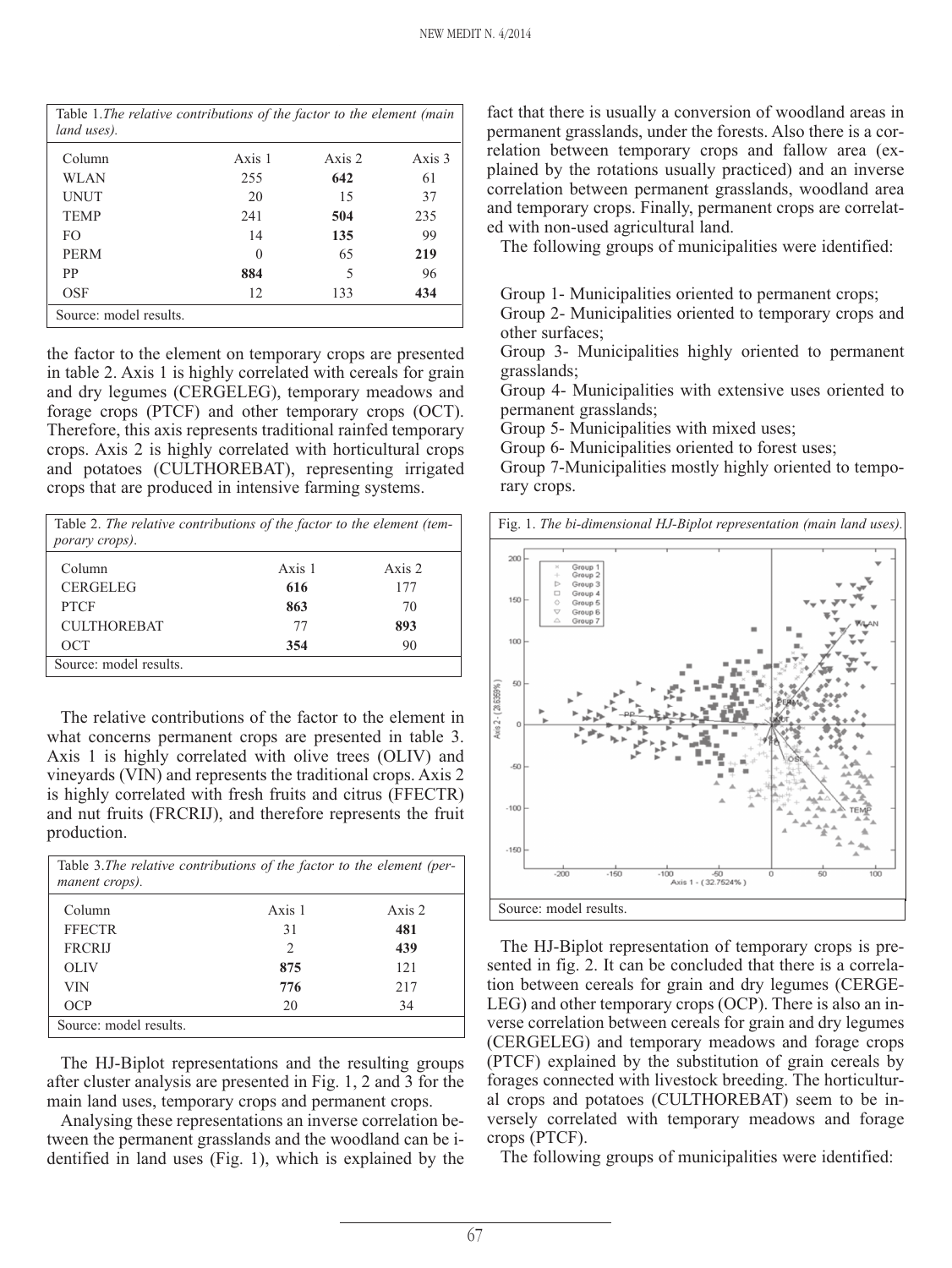Group 1-Municipalities with mixed uses oriented towards irrigated crops;

Group 2-Municipalities oriented to rainfed crops with mixed uses;

Group 3-Municipalities oriented to cereals and dry legumes and other temporary crops;

Group 4-Municipalities highly oriented to cereals for grain and dry legumes;

Group 5- Municipalities highly oriented to forage crops and temporary grasslands;

Group 6-Municipalities highly oriented to irrigated crops namely horticultural crops and potatoes.



In what concerns the HJ-Biplot representation of permanent crops (fig. 3) a high correlation between fresh fruits and citrus (FFECTR) and nut fruits (FRCRIJ), which seems to be a consequence of the organization boost both these sectors had over the last ten years. Fresh fruits and citrus sector is finally an organized and well-dimensioned sector and on the nut fruits there was a bet on pine nuts and chestnuts and also a greater organization of these rows. Support to commercialization and competitiveness was also addressed. The olive trees (OLIV) are inversely correlated with vineyards (VIN) as these crops are usually mutually excluded. The following groups of municipalities were identified:

Group 1 - Municipalities oriented to fresh fruits and other permanent crops;

Group 2 - Municipalities with diverse orientations;

Group 3 - Municipalities highly oriented to olive crops;

Group 4 - Municipalities oriented to olive crops;

Group 5 - Municipalities oriented to nuts fruits and fresh fruits;

Group 6 - Municipalities oriented to vineyards and wine production.



#### **5.2. Dynamic analysis and spatial patterns**

The results of the municipalities integrated in the homogenous groups were mapped and represented using a GIS, both in the 1999 and 2009 cases, to identify spatial patterns. The combination of these two maps enabled the identification of the municipalities' position and general situation each year (and not smaller individual tendencies inside each cluster).

Regarding the main land uses' spatial patterns in 1999 there is a dominance of group two (municipalities oriented to the production of temporary crops and other surfaces) in the Alentejo and inland. We were also able to identify the dominance of group five (municipalities with mixed uses) on the northwest of Portugal and group four (municipalities with extensive uses oriented to permanent grasslands) on center and south (Algarve). In 2009 group two loses its dominance for group three (municipalities highly oriented to permanent grasslands) and group four (municipalities with extensive uses oriented to permanent grasslands). This means that in these areas there is a process of extensification by substitution of cereals by permanent grasslands; this was also identified in the northeast inland. In the Algarve, group one (municipalities oriented towards permanent crops) becomes more important. So, for the main land uses, the trends were:

T1- Municipalities oriented to temporary crops and other surfaces that became municipalities highly oriented to permanent grasslands (from group two to three). These were farms that traditionally developed rainfed crops in rotation systems, but have abandoned them;

T2- Municipalities oriented to temporary crops and other surfaces that become oriented to extensive uses and permanent grasslands (from group two to four);

68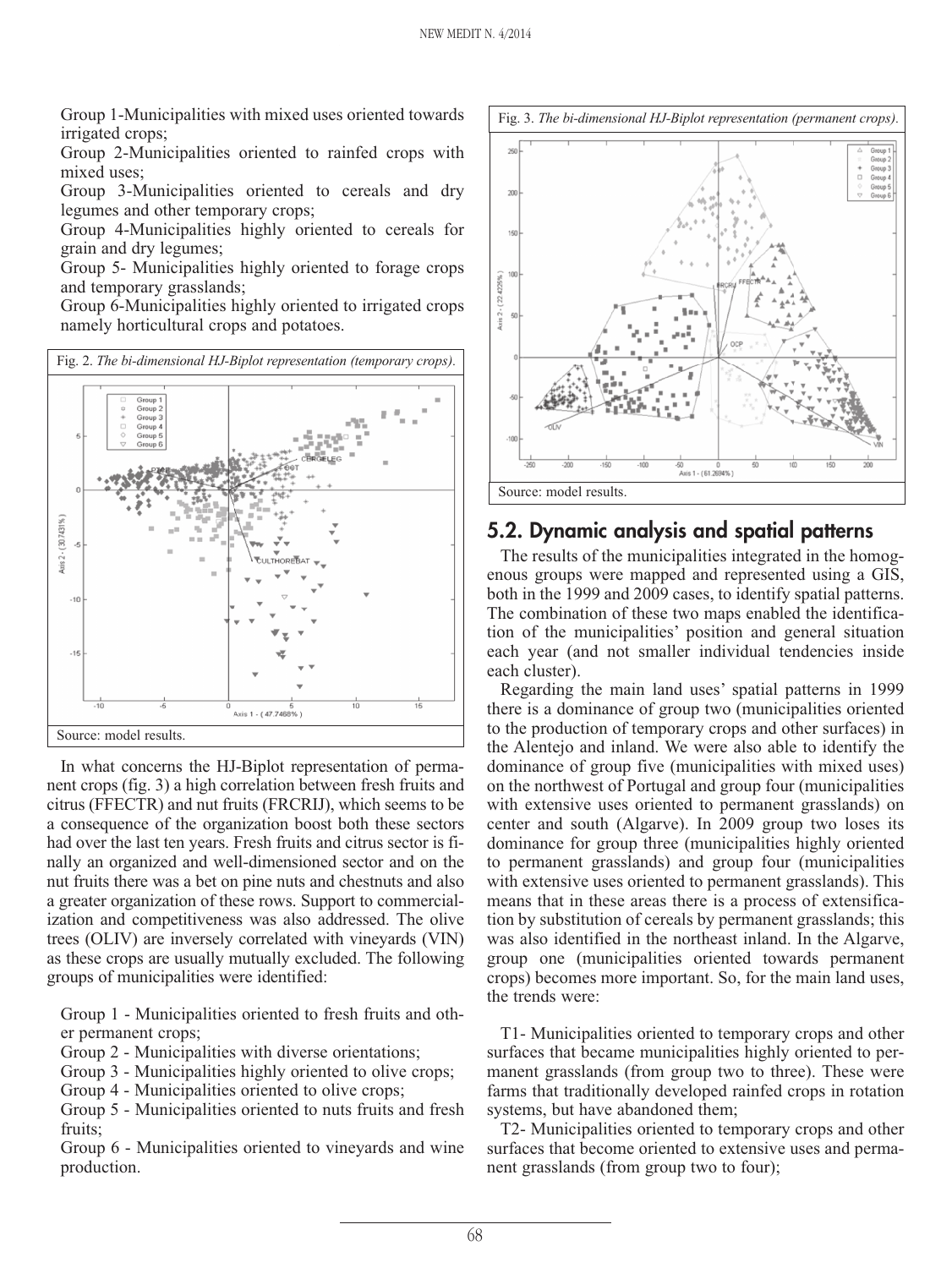T3- Municipalities highly oriented to permanent grasslands that became more oriented to permanent crops (from group three to one);

T4- Municipalities with extensive uses oriented to permanent grasslands, that became oriented to permanent crops (from group four to one);

T5- Municipalities that maintain their orientation;

OT-Other tendencies.

The results are detailed in table 4.

| <b>Main land uses</b> | 2009           |                |                |                |                |                |          |
|-----------------------|----------------|----------------|----------------|----------------|----------------|----------------|----------|
| 1999                  | G <sub>1</sub> | G <sub>2</sub> | G <sub>3</sub> | G <sub>4</sub> | G <sub>5</sub> | G <sub>6</sub> | G7       |
| G <sub>1</sub>        | 2              |                | 3              | 8              | 1              | $\theta$       | 1        |
| G <sub>2</sub>        | 3              | $\theta$       | 44             | 24             | 1              | $\theta$       | 1        |
| G <sub>3</sub>        | 22             | 2              | $\theta$       | $\theta$       | $\theta$       | $\theta$       | $\theta$ |
| G <sub>4</sub>        | 22             | 5              | $\theta$       | 6              | $\theta$       | 5              | $\theta$ |
| G <sub>5</sub>        |                | 1              | $\Omega$       | 7              | 36             | 7              | 5        |
| G6                    | $\Omega$       | $\theta$       | 1              | 5              | 3              | 17             | $\theta$ |
| G7                    | $\Omega$       | 2              | 2              | 3              | 6              | $\theta$       | 31       |

Fig. 4 maps the dynamic analysis of the spatial trends in what concerns the main land uses between 1999 and 2009.



Regarding temporary crops in 1999, the southern area of Portugal (namely the Alentejo Region) was dominated by group four (municipalities highly oriented to cereals and dry legumes), while the Portuguese north and inland were dominated by group two (municipalities oriented to rainfed crops with mixed uses). In 2009, group two clearly increased its area namely in the Alentejo, while group four became reduced to a small number of municipalities. Also group five (municipalities highly oriented to forage crops and temporary grasslands) became more important especially in the center inland. These changes reflect the substitution of traditional cereal crops by forage crops and temporary grasslands for livestock feeding (Marques, 2004).

T1-Municipalities oriented to rainfed crops with mixed uses that became highly oriented to forage crops and temporary grasslands (from group two to five);

T2- Municipalities highly oriented to cereals for grain and dry legumes, that became oriented to rainfed crops with mixed uses (from group four to two);

T3- Municipalities oriented to cereals and dry legumes and other temporary crops, that became oriented to rainfed crops with mixed uses (from group three to two);

T4-Municipalities that remained in the same group; OT-Other tendencies.

The changes between groups are presented in table 5.

| Table 5. Municipalities changes between groups $(1999-2009)$ – tem-<br>porary crops. |               |                               |                |                |                |                |
|--------------------------------------------------------------------------------------|---------------|-------------------------------|----------------|----------------|----------------|----------------|
| <b>Main land uses</b>                                                                | 2009          |                               |                |                |                |                |
| 1999                                                                                 | G1            | G <sub>2</sub>                | G <sub>3</sub> | G <sub>4</sub> | G <sub>5</sub> | G <sub>6</sub> |
| G1                                                                                   | 20            | 11                            | $\mathcal{E}$  | 0              | 9              |                |
| G <sub>2</sub>                                                                       |               | 79                            | 4              |                | 19             | $\Omega$       |
| G <sub>3</sub>                                                                       | 3             | 20                            | 14             |                |                | 4              |
| G <sub>4</sub>                                                                       | 0             | 14                            | 11             | 9              |                | $\Omega$       |
| G <sub>5</sub>                                                                       | $\mathcal{D}$ | $\mathfrak{D}_{\mathfrak{p}}$ | $\Omega$       | $\Omega$       | 24             | $\Omega$       |
| G <sub>6</sub>                                                                       | 6             |                               | $\Omega$       | 0              |                | 16             |
| Source: model results.                                                               |               |                               |                |                |                |                |

As before, Fig. 5 maps the dynamic analysis of spatial trends in what concerns temporary crops.Finally, for the permanent crops in 1999 there was a clear dominance of group six (municipalities oriented to vineyards and wine production) in northwest and midwest of Portugal (Ribatejo area). Group four (municipalities oriented to olive crops) had relevance in the northern inland and in part of the center, while group three (municipalities highly oriented to olive crops) dominated in the inland and south, in the Alentejo area. Finally, group five (municipalities oriented to nuts and fresh fruits) dominated mostly in southern municipalities, located in the Algarve. In 2009, there are not relevant changes, in spite of a decrease of group three's importance and an increase of group four in some areas. Group five al-

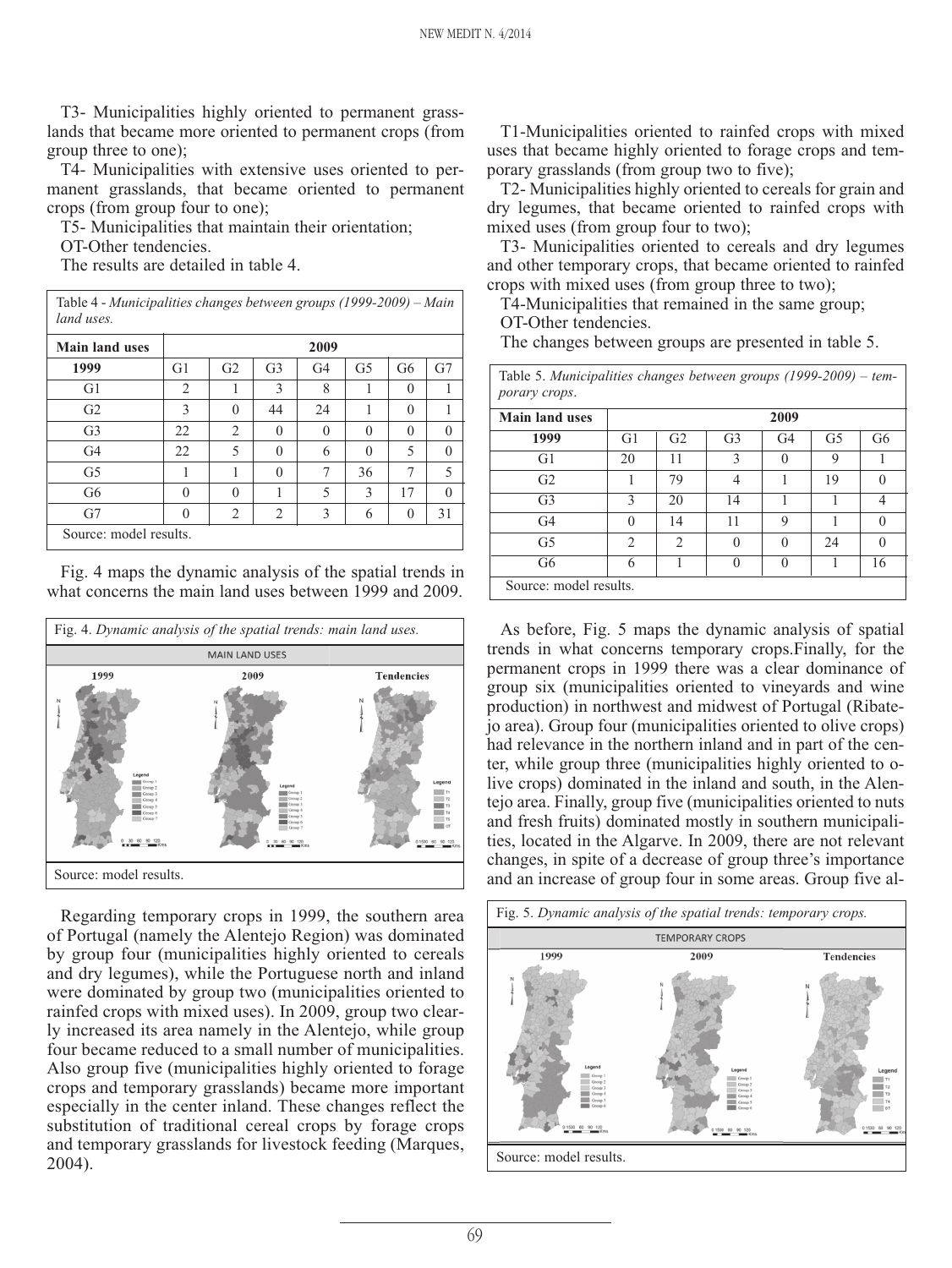so reveals some changes. For the permanent crops, trends are:

T1- Municipalities highly oriented to olive crops that became less oriented to these crops (from group three to four);

T2- Municipalities oriented to fresh fruits and other permanent crops that became municipalities oriented to nuts fruits and fresh fruits (from group one to five);

T3- Municipalities that remained in the same group;

OT- Other tendencies.

Results are detailed in table 6.

| Table 6. Municipalities changes between groups $(1999-2009)$ – per-<br>manent crops. |                          |                |                |                |                |                |
|--------------------------------------------------------------------------------------|--------------------------|----------------|----------------|----------------|----------------|----------------|
| <b>Main land uses</b>                                                                | 2009                     |                |                |                |                |                |
| 1999                                                                                 | G <sub>1</sub>           | G <sub>2</sub> | G <sub>3</sub> | G <sub>4</sub> | G <sub>5</sub> | G <sub>6</sub> |
| G <sub>1</sub>                                                                       | 10                       | $\mathcal{L}$  | $\Omega$       | 2              | 9              | 3              |
| G2                                                                                   | 0                        | 11             | $\theta$       | 6              | 2              | ∩              |
| G <sub>3</sub>                                                                       | 0                        | $\Omega$       | 44             | 8              | 2              | 0              |
| G <sub>4</sub>                                                                       | $\Omega$                 | 1              | 3              | 40             | 1              | $\Omega$       |
| G <sub>5</sub>                                                                       | $\overline{\mathcal{L}}$ | 1              | 1              | 5              | 30             | 0              |
| G <sub>6</sub>                                                                       | 7                        | 10             | $\theta$       | 1              | 2              | 75             |
| Source: model results.                                                               |                          |                |                |                |                |                |

Fig. 6 maps the dynamic analysis of spatial trends in what concerns permanent crops.



# **6. Conclusions**

With the 2003 CAP reform it was expected that a system of progressive reduction of direct payments be introduced, for the years 2005-12. To avoid the abandonment of agricultural land and ensure the maintenance of good agricultural and environmental condition, each State should establish a set of standards. Thus, the single farm payment (SFP) is subject to standards relating to the environment, quality, animal health and animal welfare, as well as the farm's maintenance in good agricultural and environmental condition. Portugal decided to implement the SFP from 2005 (Carvalho and Godinho, 2011) and the results presented in this work are surely a consequence of policy implementation.

The decoupled direct payments have several risks. One of the most important is the risk of ceasing production, bearing in mind that the system allows farmers to receive aid without being required to produce. The risk of abandonment is particularly important in poorer regions, where yields and competitiveness are low.

Analysing the results one can easily conclude that there is, in general, a decrease in temporary crops mainly in the Alentejo area and an increase in municipalities oriented to permanent grasslands. This means that the CAP reform of 2003 led to an increase of extensification, which is higher in the rainfed crops' areas, in which permanent grasslands substitute the cereals. The linkage between these results and the fact that temporary crops have low average productivity, even in the traditionally best areas (not comparable with other European countries, with much better edaphoclimatic conditions) is clear but it is reinforced by the fact that direct payments are completely decoupled for cereals and are only partially decoupled for animal production.

Policy also explains why the extensification trend with orientation to permanent grasslands is not generalized. In the case of Algarve and northeast area, the permanent crops still have support not included in the SFP and these regions do not have historical productions to be included in SFP; this means they don't have an incentive to change and in some cases, mostly in the north, there is a decrease of permanent grassland area for permanent crops. These policies also explain the maintenance of the Algarve municipalities' trend to fresh fruits and the increase of olive crops' importance in several areas.

Our work helps to explain the trends that can be linked with policy options, reinforcing that political intervention by instruments of income stabilization has a strong impact in Mediterranean farms leading particularly to a change on land allocation that can be translated into a reduction of income variability and a change in income levels. The municipalities where different trends are observed reveal clear local advantages.

This study showed that an HJ-Biplot methodology in combination with a GIS provides a tool for policy evaluation. The proposed methodology allowed the identification of changes and main trends on land uses in Portugal, combined with a spatial analysis that can be done even for different agrarian regions.

European society faces multiple and very complex challenges on the beginning of a new programming period. It is known that CAP contributes to economic development and social cohesion by producing food and raw material as well as public goods, such as biodiversity and rural landscape maintenance, sequestration of greenhouse gases, soils and water cycle maintenance.

In what concerns national objectives, it is important to assure that policy instruments contribute to raising the economic value of agricultural and forestry sectors all over the country, which contribute to social cohesion and equity and may preserve a continuity on environmental goods' production and climatic changes and desertification mitigation.